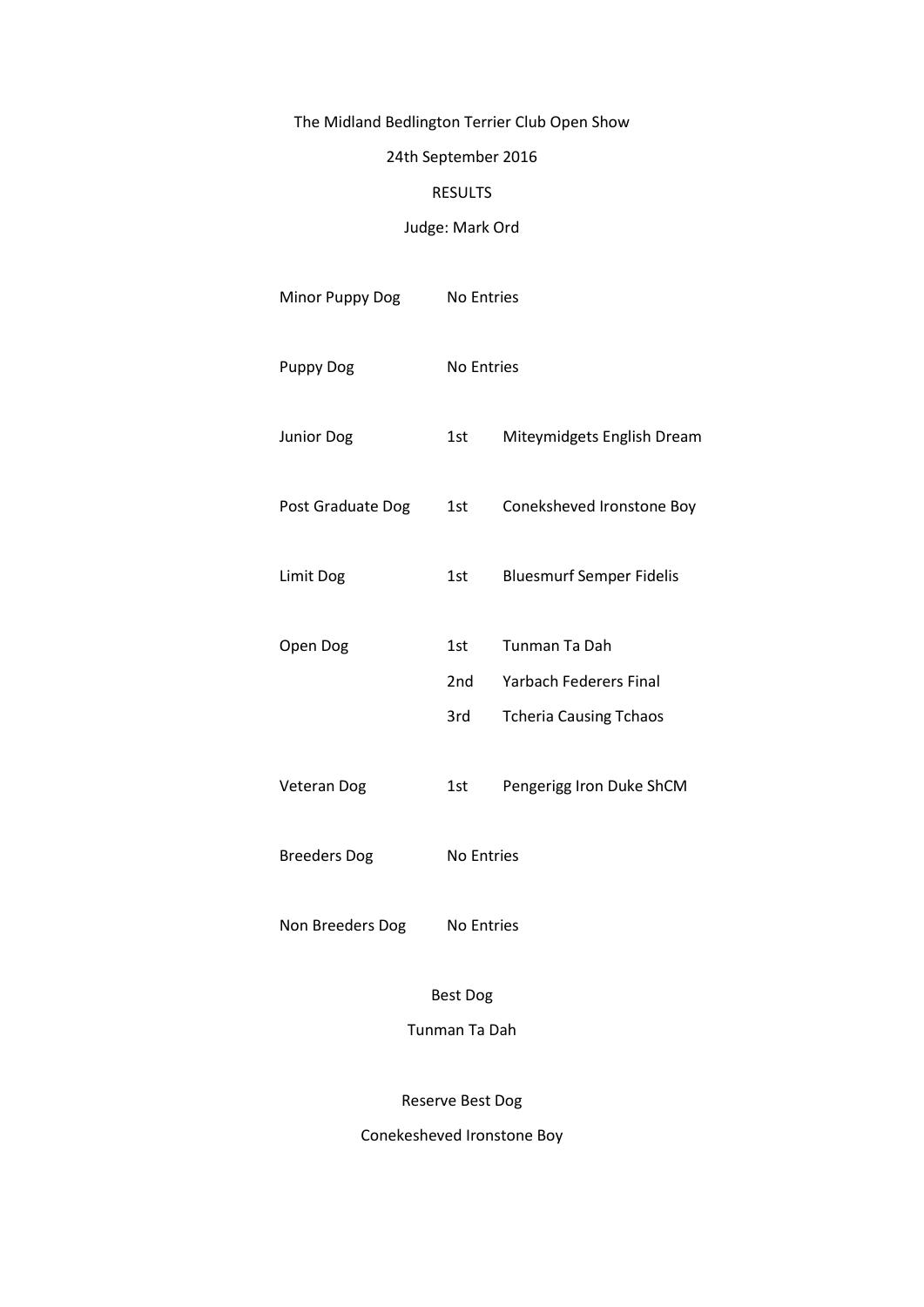| Minor Puppy Bitch     | 1st | Yarbach Christmas Cracker                 |
|-----------------------|-----|-------------------------------------------|
| Puppy Bitch           | 1st | Yarbach Christmas Cracker                 |
| Junior Bitch          | 1st | Miteymidgets This Is Me                   |
| Post Graduate Bitch   | 1st | Tcheria She's Tcheeky                     |
|                       | 2nd | Fralex Calibre Bolyn                      |
|                       | 3rd | Lowbrook Little Mo                        |
|                       |     |                                           |
| Limit Bitch           | 1st | Conekesheved Kaldo Girl JW                |
|                       | 2nd | Miteymidgets All My Love                  |
|                       | 3rd | <b>Bluesmuft Utrinque Paratus</b>         |
|                       |     |                                           |
| Open Bitch            | 1st | Miteymidgets Universal At Tcheria         |
|                       | 2nd | Miteymidgets Look Of Love                 |
|                       | 3rd | <b>Tcheria Tydfil Of Pengerigg</b>        |
|                       |     |                                           |
| Veteran Bitch         | 1st | Ch Miteymidgets Hawkers Cove ShCM         |
|                       |     |                                           |
| <b>Breeders Bitch</b> | 1st | Lowbrook Little Mo                        |
|                       |     |                                           |
| Non Breeders Bitch    | 1st | Tcheria Tchaffinch With Miteymidgets ShCM |
|                       | 2nd | Fralex Calibre Bolyn                      |
|                       |     |                                           |

Best Bitch

Miteymidgets Universal At Tcheria

Reserve Best Bitch

Conekesheved Kaldo Girl JW